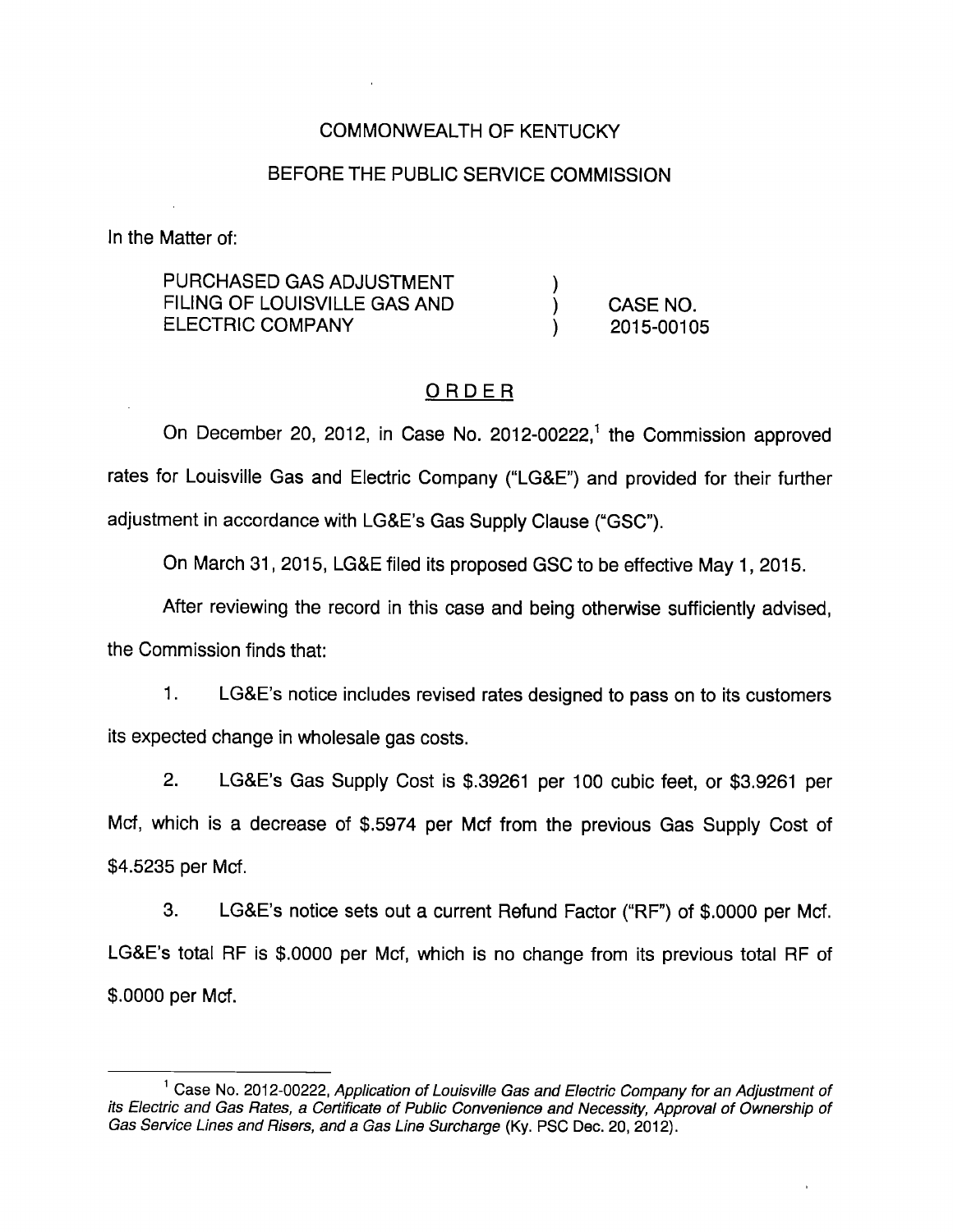4. LG&E's notice sets out a current Gas Cost Actual Adjustment ("GCAA") of (\$.0570) per Mcf. LG&E's total GCAA Is \$.0629 per Mcf, which is a decrease of \$.3512 per Mcf from the previous total GCAA of \$.4141 per Mcf.

5. LG&E's notice sets out a \$.1255 per Mcf current Gas Cost Balance Adjustment ("GCBA"), which is an increase of \$.1132 per Mcf from the previous GCBA of \$.0123 per Mcf.

6. LG&E's notice sets out a Performance-Based Rate Recovery Component ("PBRRC") of \$.0452 per Mcf, which is no change from the previous PBRRC.

7. LG&E's Gas Supply Cost Component ("GSCC") Is \$.41597 per 100 cubic feet, or \$4.1597 per Mcf, which is a decrease of \$.8354 per Mcf from the prior GSCC of \$4.9951 per Mcf.

8. The rate in the Appendix to this Order is fair, just, and reasonable and should be approved for gas supplied by LG&E on and after May 1, 2015.

IT IS THEREFORE ORDERED that:

1. The rate proposed by LG&E, and set forth in the Appendix to this Order, is approved for gas supplied by LG&E on and after May 1, 2015.

2. Within 20 days of the date of this Order, LG&E shall file with this Commission, using the Commission's electronic Tariff Filing System, revised tariff sheets setting out the rate approved herein and reflecting that it was approved pursuant to this Order.

-2- Case No. 2015-00105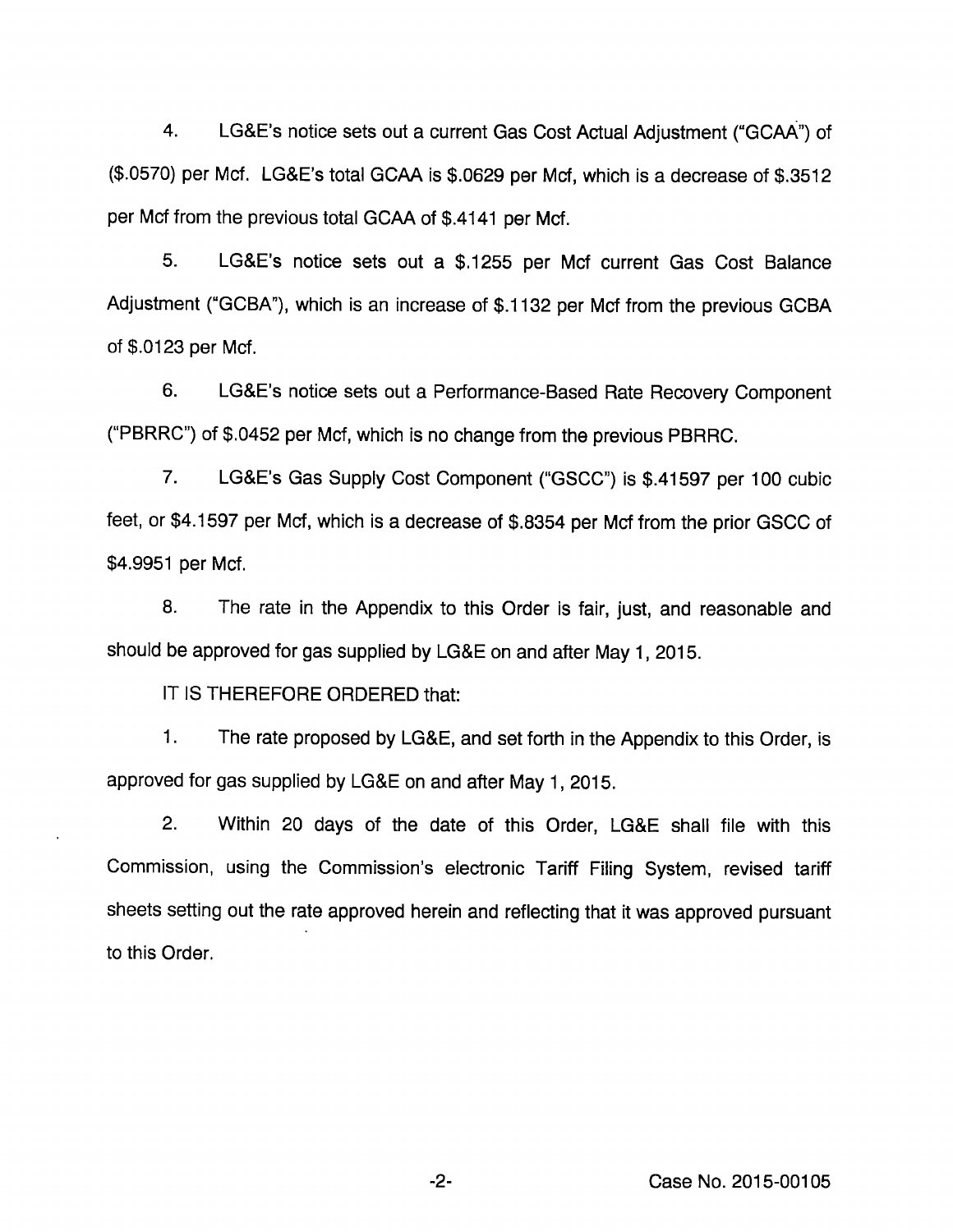By the Commission



**ATTES** Executive Director

Case No. 2015-00105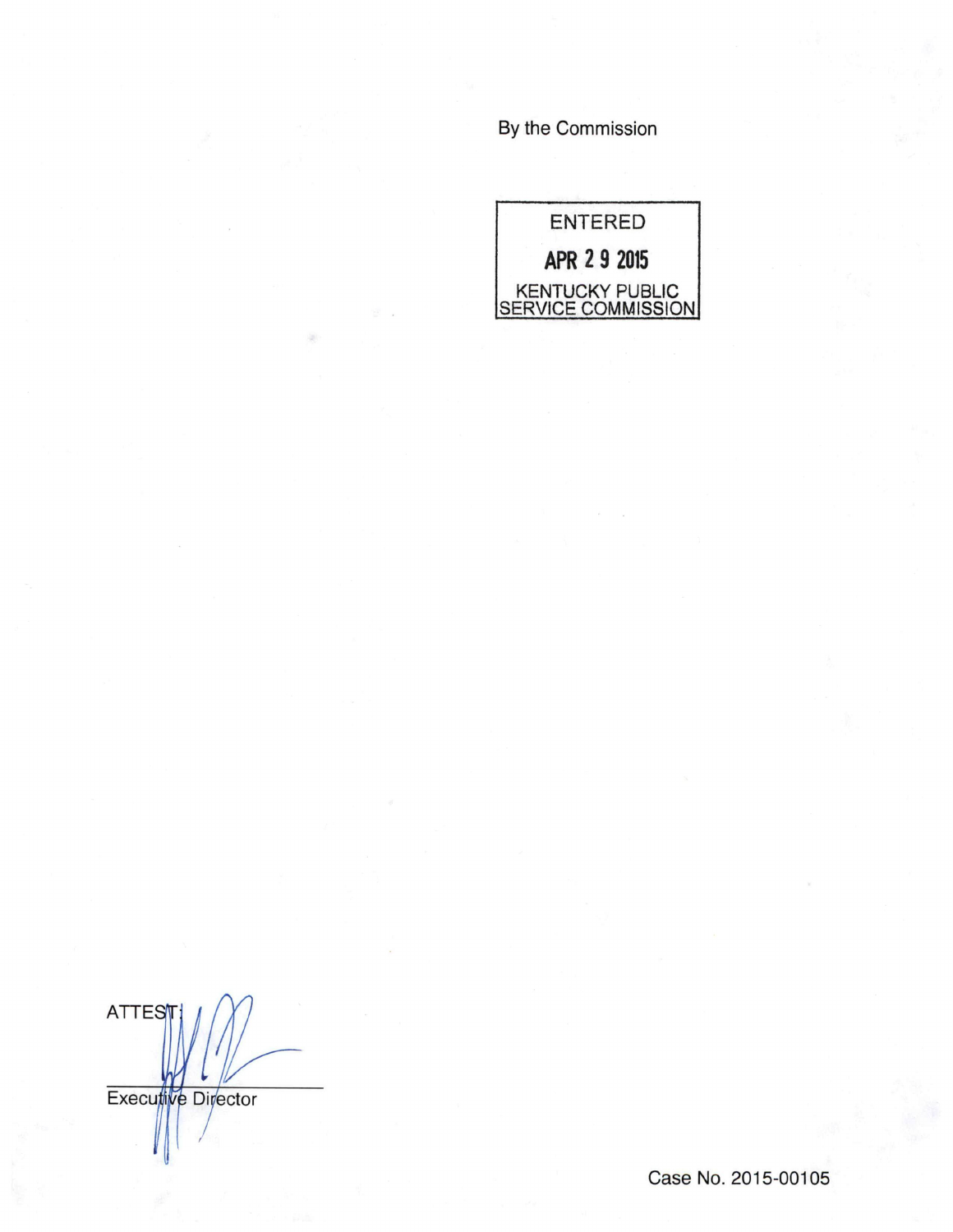## APPENDIX

# APPENDIX TO AN ORDER OF THE KENTUCKY PUBLIC SERVICE COMMISSION IN CASE NO. 2015-00105 DATED **APR 2 9 2015**

The following rates and charges are prescribed for the customers in the area served by Louisville Gas and Electric Company. All other rates and charges not specifically mentioned herein shall remain the same as those in effect under authority of the Commission prior to the effective date of this Order.

#### **Gas Supply Cost Component**

The total Gas Supply Cost Component shall be \$.41597 per 100 cubic feet for gas supplied on and after May 1, 2015.